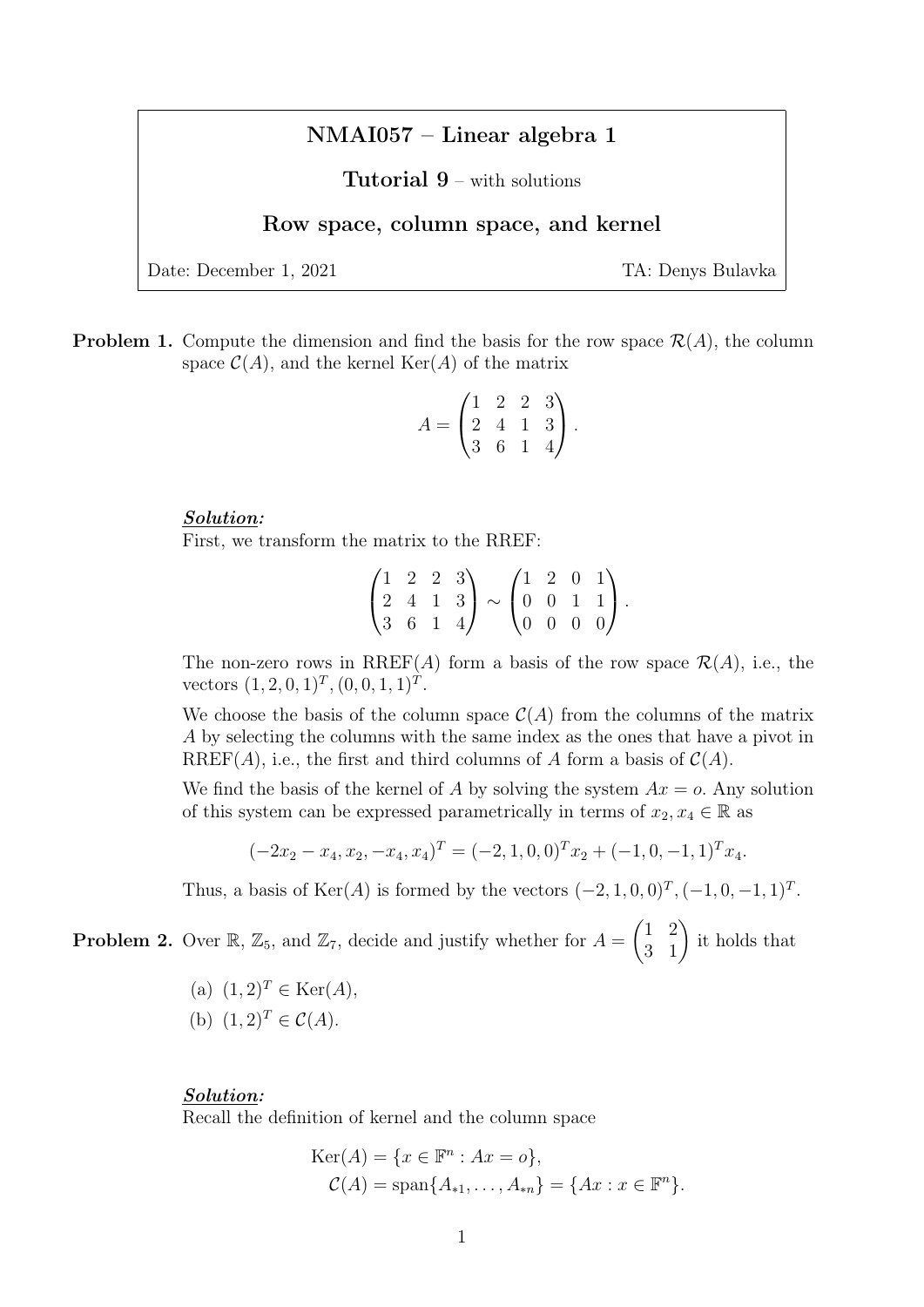Thus, it is sufficient to justify whether the vector  $(1,2)^T$  is a solution for the system  $Ax = o$  over the given field, respectively whether  $Ax = (1,2)^T$  for some  $x \in \mathbb{F}^2$ .

Over R:

(a)  $(1,2)^T$  is not an element of  $\text{Ker}(A)$  since

$$
\begin{pmatrix} 1 & 2 \ 3 & 1 \end{pmatrix} \begin{pmatrix} 1 \ 2 \end{pmatrix} = \begin{pmatrix} 5 \ 5 \end{pmatrix} \neq \begin{pmatrix} 0 \ 0 \end{pmatrix}.
$$

(b)  $(1,2)^T$  is an element of  $\mathcal{C}(A)$  since for

$$
\begin{pmatrix} 1 & 2 & 1 \ 3 & 1 & 2 \end{pmatrix} \sim \begin{pmatrix} 1 & 2 & 1 \ 0 & -5 & -1 \end{pmatrix} \sim \begin{pmatrix} 1 & 0 & \frac{3}{5} \\ 0 & 1 & \frac{1}{5} \end{pmatrix},
$$

there exists a solution. Specifically,  $(1, 2)^T = \frac{3}{5}$  $\frac{3}{5}(1,3)^{T}+\frac{1}{5}$  $\frac{1}{5}(2,1)^T$ .

Over  $\mathbb{Z}_5$ :

(a)  $(1,2)^T$  is an element of Ker(A) since

$$
\begin{pmatrix} 1 & 2 \\ 3 & 1 \end{pmatrix} \begin{pmatrix} 1 \\ 2 \end{pmatrix} = \begin{pmatrix} 0 \\ 0 \end{pmatrix}.
$$

(b)  $(1,2)^T$  is not an element of  $\mathcal{C}(A)$  since for

$$
\begin{pmatrix} 1 & 2 & 1 \ 3 & 1 & 2 \end{pmatrix} \sim \begin{pmatrix} 1 & 2 & 1 \ 0 & 0 & 4 \end{pmatrix}
$$

there is no solution over  $\mathbb{Z}_5$ .

Over  $\mathbb{Z}_7$ :

(a)  $(1,2)^T$  is not an element of  $\text{Ker}(A)$  since

$$
\begin{pmatrix} 1 & 2 \\ 3 & 1 \end{pmatrix} \begin{pmatrix} 1 \\ 2 \end{pmatrix} = \begin{pmatrix} 5 \\ 5 \end{pmatrix} \neq \begin{pmatrix} 0 \\ 0 \end{pmatrix}.
$$

(b)  $(1,2)^T$  is an element of  $\mathcal{C}(A)$  since for

$$
\begin{pmatrix} 1 & 2 & 1 \ 3 & 1 & 2 \end{pmatrix} \sim \begin{pmatrix} 1 & 2 & 1 \ 0 & 2 & 6 \end{pmatrix} \sim \begin{pmatrix} 1 & 0 & 2 \ 0 & 1 & 3 \end{pmatrix},
$$

there exists a solution over  $\mathbb{Z}_7$ . Specifically,  $(1, 2)^T = 2(1, 3)^T + 3(2, 1)^T$  over  $\mathbb{Z}_7$ .

Problem 3. Construct a matrix A such that:

- (a)  $\mathcal{R}(A)$  contains vectors  $(1, 1)^T$ ,  $(1, 2)^T$  and  $\mathcal{C}(A)$  contains  $(1, 0, 0)^T$ ,  $(0, 0, 1)^T$ .
- (b) The basis of both  $\mathcal{R}(A)$  and  $\mathcal{C}(A)$  is  $(1, 1, 1)^T$  and the basis of Ker(A) is  $(1, -2, 1)^T$ .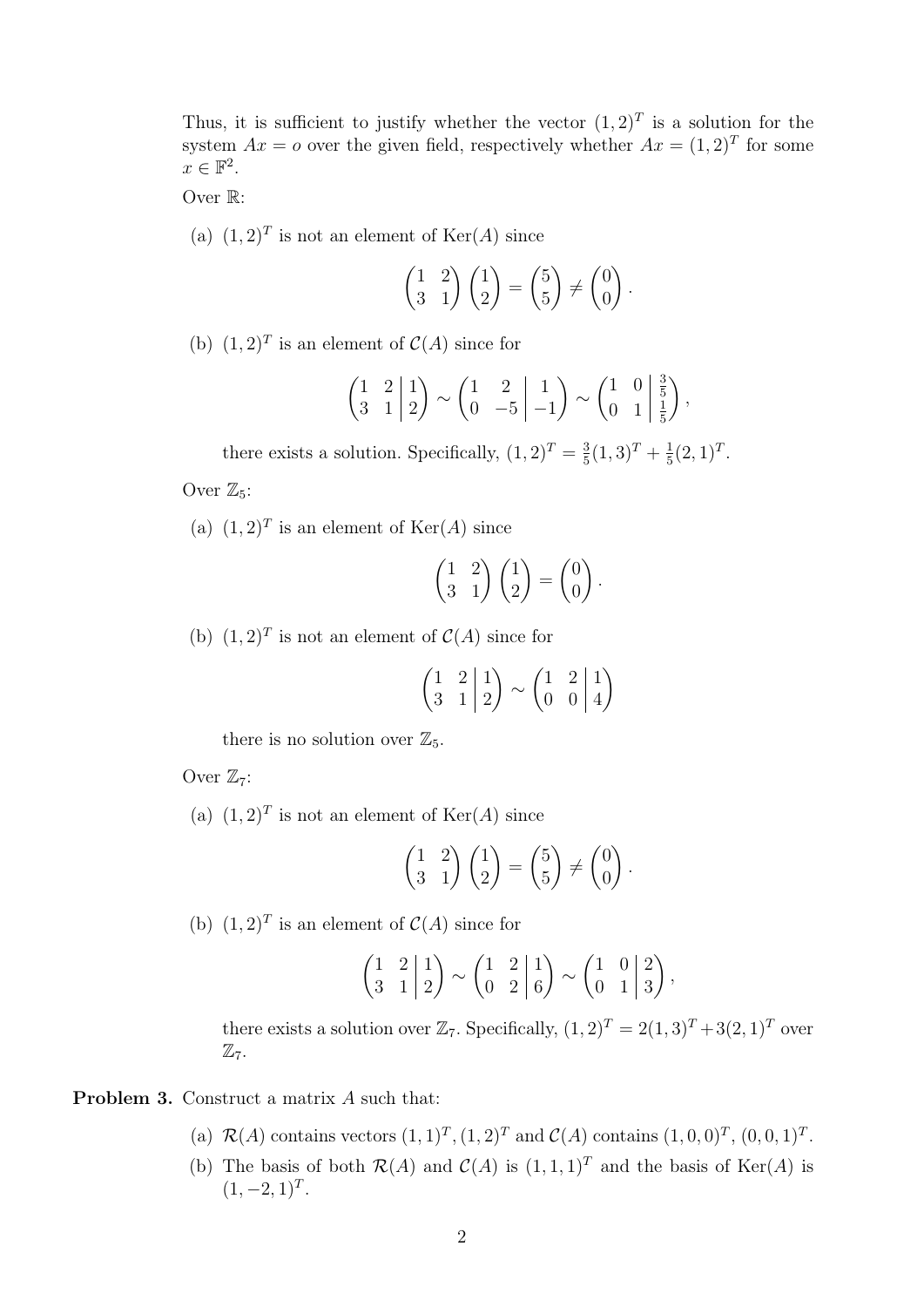#### Solution:

(a) The dimensions of the vectors in the row space and the column space imply that the matrix is of order  $3 \times 2$ . The required properties are satisfied, fir example, by the matrices

$$
\begin{pmatrix} 1 & 1 \ 0 & 0 \ 1 & 2 \end{pmatrix}, \quad \begin{pmatrix} 1 & 0 \ 0 & 0 \ 0 & 1 \end{pmatrix}.
$$

(b) In this case, we should construct a  $3 \times 3$  matrix for which

 $\dim \mathcal{R}(A) = \dim \mathcal{C}(A) = \text{rank}(A) = \dim \text{Ker}(A) = 1.$ 

However, by the theorem about the relationship between rank and the dimension of the kernel of a matrix, for all matrices  $A \in \mathbb{F}^{m \times n}$  it must hold that

$$
\dim \text{Ker}(A) + \text{rank}(A) = n.
$$

We conclude that a matrix satisfying the required properties does not exist.

**Problem 4.** Decide and justify whether for all  $A, B \in \mathbb{R}^{n \times n}$  it holds that

- (a)  $C(A) = C(B)$  implies  $RREF(A) = RREF(B)$ ,
- (b) RREF(A) = RREF(B) implies  $C(A) = C(B)$ .

### Solution:

(a) The statement does not hold. For example, the matrices

$$
A = \begin{pmatrix} 1 & 0 \\ 0 & 0 \end{pmatrix}, \quad B = \begin{pmatrix} 0 & 1 \\ 0 & 0 \end{pmatrix},
$$

have equal column spaces

$$
\text{span}\{(1,0)^T, (0,0)^T\} = \mathcal{C}(A) = \mathcal{C}(B) = \text{span}\{(0,0)^T, (1,0)^T\},\
$$

but their RREFs are distinct (they are both already in RREF).

(b) Neither the reverse implication holds. For example, the matrices

$$
A = \begin{pmatrix} 1 & 0 \\ 0 & 0 \end{pmatrix}, \quad B = \begin{pmatrix} 0 & 0 \\ 1 & 0 \end{pmatrix}
$$

have  $RREF(A)=RREF(B)=A$  but

span 
$$
\{(1,0)^T, (0,0)^T\}
$$
 =  $C(A) \neq C(B)$  = span  $\{(0,1)^T, (0,0)^T\}$ .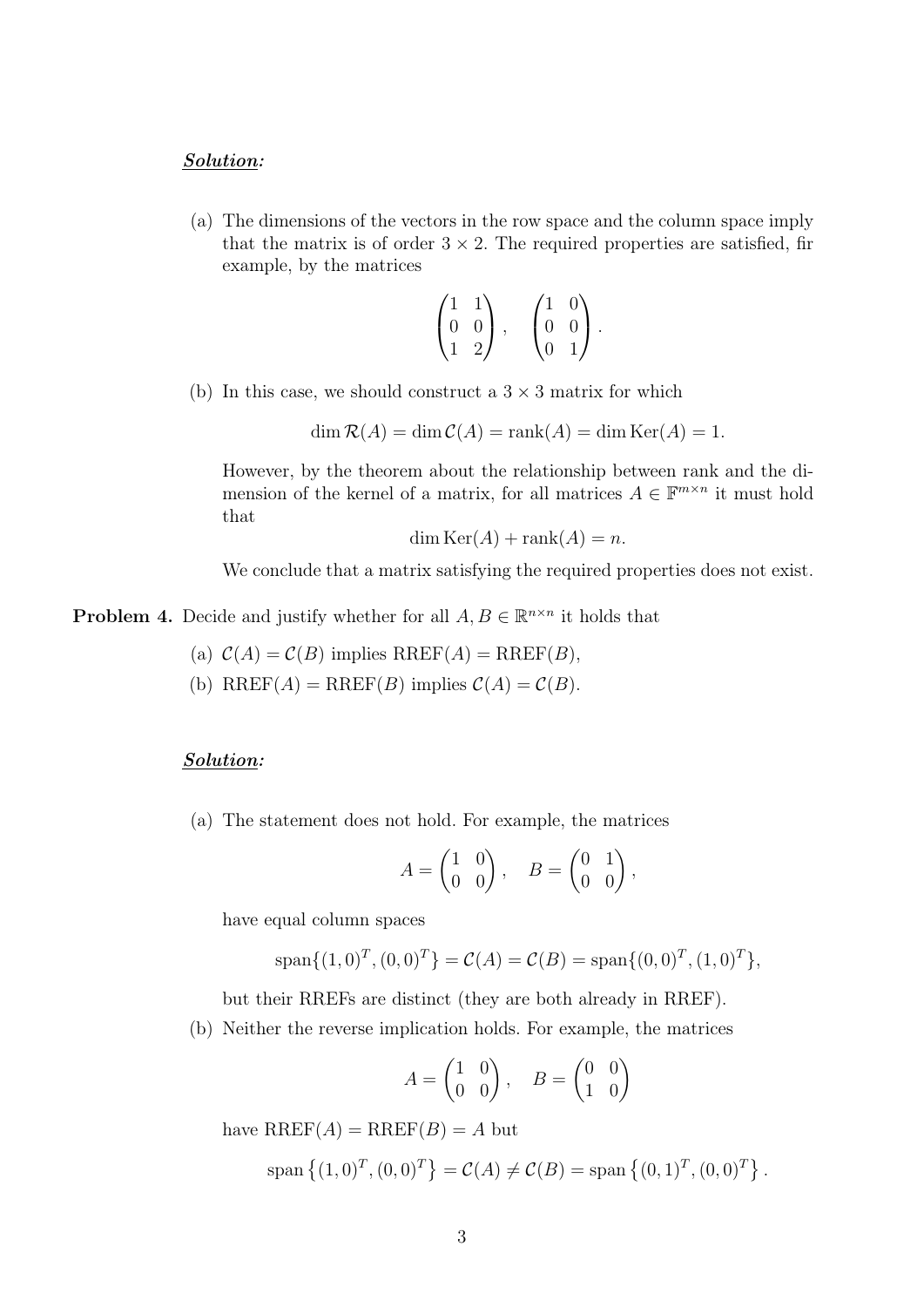**Problem 5.** Choose a basis B of  $V = \text{span}\{v_1, v_2, v_3, v_4\}$  from vectors

$$
v_1 = (3, 1, 5, 4)^T
$$
,  $v_2 = (2, 2, 3, 3)^T$ ,  $v_3 = (1, -1, 2, 1)^T$ ,  $v_4 = (1, 3, 1, 1)^T$ .

For the vectors not in your basis  $B$ , compute their coordinates w.r.t.  $B$ .

#### Solution:

We form a matrix using the given vectors as columns and reduced it to the RREF

|  | $(3 \t2 \t1 \t1)$                                      |    |                                                                                                                                                                      | $\sqrt{1}$ 0                          | $1 \quad 0 \lambda$           |  |
|--|--------------------------------------------------------|----|----------------------------------------------------------------------------------------------------------------------------------------------------------------------|---------------------------------------|-------------------------------|--|
|  |                                                        |    | $\begin{bmatrix} 1 & 2 & -1 & 3 \\ 5 & 3 & 2 & 1 \\ 2 & 3 & 2 & 1 \end{bmatrix} \sim \begin{bmatrix} 0 & 1 & -1 & 0 \\ 0 & 0 & 0 & 1 \\ 0 & 0 & 0 & 2 \end{bmatrix}$ |                                       |                               |  |
|  |                                                        |    |                                                                                                                                                                      |                                       |                               |  |
|  | $\begin{pmatrix} 2 & 3 & 2 \\ 4 & 3 & 1 \end{pmatrix}$ | 1) |                                                                                                                                                                      | $\begin{pmatrix} 0 & 0 \end{pmatrix}$ | $\begin{matrix}0\end{matrix}$ |  |

The columns containing pivots are the first, third, and fourth one. Thus, the basis of  $C(A) = V$  is formed by the vectors  $v_1 = (3, 1, 5, 4)^T$ ,  $v_2 = (2, 2, 3, 3)^T$  a  $v_4 = (1, 3, 1, 1)^T.$ 

From the third column of RREF(A) we get the coordinates of  $v_3$  w.r.t. the basis  $B = \{v_1, v_2, v_4\}$ , it holds that

$$
v_3 = (1, -1, 2, 1)^T = 1 \cdot (3, 1, 5, 4)^T + (-1) \cdot (2, 2, 3, 3)^T,
$$

and  $[v_3]_B = (1, -1, 0)$ .

**Problem 6.** Decide and justify whether for all  $A, B \in \mathbb{R}^{m \times n}$  it holds that rank $(A + B) \leq$  $rank(A) + rank(B)$ .

(Hint: What is the relationship between  $C(A) + C(B)$  and  $C(A + B)$ ?)

## Solution:

Consider the space generated by the union of the columns of matrices  $A$  and  $B$ , i.e., the space  $C(A) + C(B)$ . The dimension of this space is at most

 $\dim \mathcal{C}(A) + \dim \mathcal{C}(B) = \text{rank}(A) + \text{rank}(B).$ 

Moreover, the space  $\mathcal{C}(A) + \mathcal{C}(B)$  contains all the vectors generated by the columns of matrix  $A+B$ . Thus,  $C(A+B)$  is a subspace of  $C(A)+C(B)$ . Therefore, we can conclude that

 $rank(A + B) = dim C(A + B) \le dim C(A) + C(B) \le rank(A) + rank(B).$ 

- **Problem 7.** In terms of inclusion, what is the relationship between  $\text{Ker}(AB)$  and  $\text{Ker}(B)$  for matrices
	- (a)  $A \in \mathbb{R}^{m \times n}$  and  $B \in \mathbb{R}^{n \times p}$ ,
	- (b)  $A \in \mathbb{R}^{n \times n}$  regular and  $B \in \mathbb{R}^{n \times p}$ ?

#### Solution: